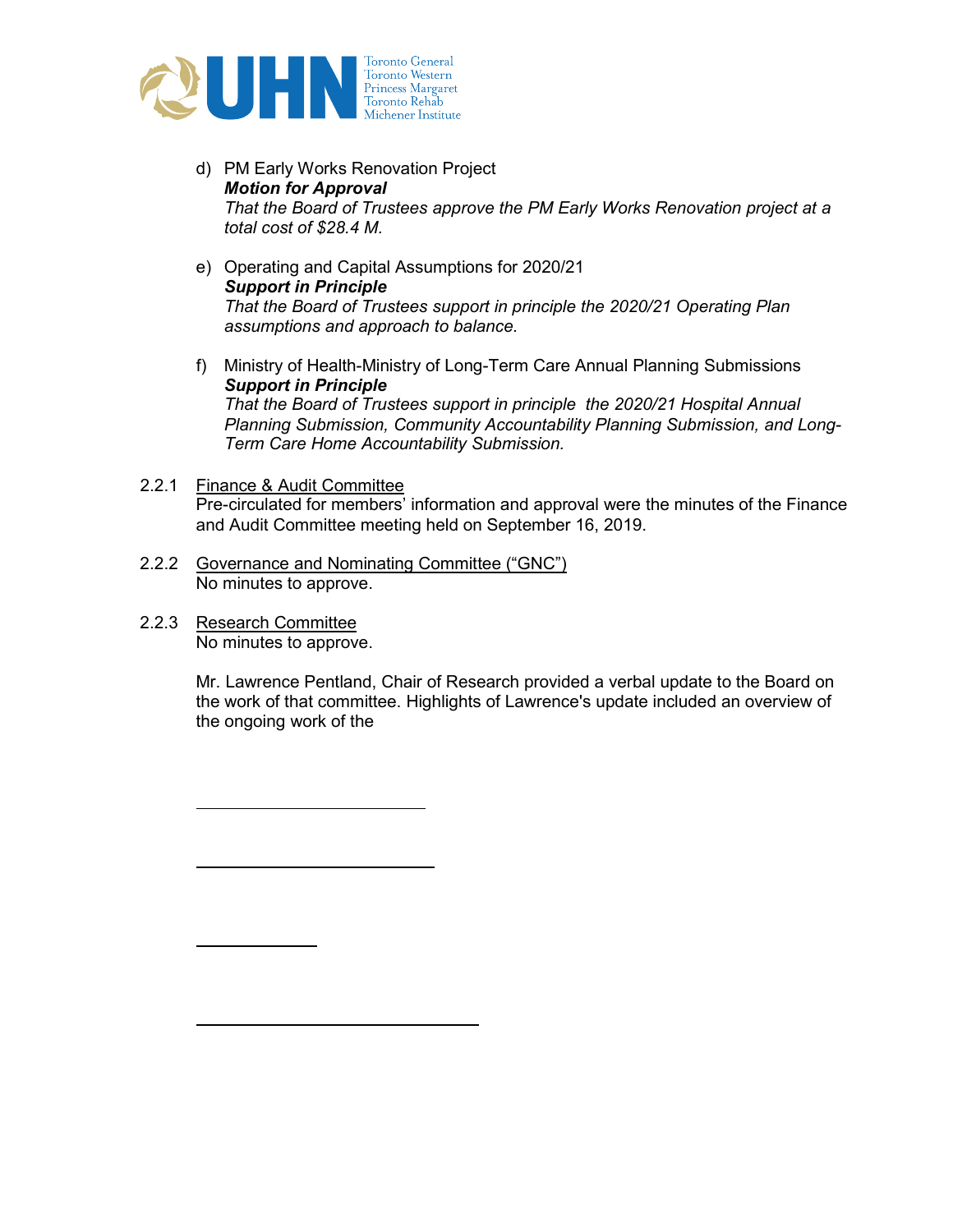

The MAC Chair, Dr. Fei Fei Liu, provided a verbal update, highlights included: Physician Quality Improvement Initiative (PQII)

- o UHN should consider either repeating this PQII, as appropriate, or at a minimum should ensure that all physicians undergo annual performance evaluations with their respective Heads.
- UHN Physician Wellness
	- $\circ$  UHN continues to be a stressful workplace for all front-line clinicians, including physicians.
	- $\circ$  With the incoming health information system ("HIS"), which may exacerbate stress placed on front-line clinicians, it is important that UHN proactively addresses this issue in advance of HIS implementation

### BOARD MOTION

On a motion duly made, seconded and carried, the Board of Trustees approved all motions and minutes on the consent agenda in section 2.

# 3.0 Chair's Report

The Chair provided a verbal update to the Board of Trustees, and highlighted the following:

- Diwali A Night to Shine raised \$1.8M this year for a total of \$9.6 M over 9 years
- Canada Gairdner Awards
	- $\circ$  60<sup>th</sup> year recognizing outstanding achievement in biomedicine and global health research
	- $\circ$  President and Scientific Director is Janet Rossant, who drives the vision and program
- Larry O'Brien Trophy Raptors Superfan Nav Bhatia and the Larry O'Brien trophy visited TeamUHN on October 25, 2019.
- Grand Cru Culinary Wine Festival Raised \$33M this year for a total of \$63M over 15 years
- Partners for Discovery
	- $\circ$  10th anniversary of Partners for Discovery event to thank \$1-million plus donors to TGWHF
	- o Honoured guests: Her Royal Highness, The Countess of Wessex, and The Honourable Elizabeth Dowdeswell, Lieutenant Governor
- Sophie, Countess of Wessex Visit A patron of Toronto Western Hospital, the Countess participated in a demonstration of a robotic clot extraction surgery

### 4.0 Chief Executive Officers' Report

Pre-circulated for members' information was the Chief Executive Officer's Report.

### Dr. Kevin Smith highlighted the following:

 Dr, Kevin Smith welcomed Mrs. Rebecca Repa to UHN as incoming EVP, Clinical Support & Performance. Mrs. Rebecca Repa will be joining UHN from Hamilton Health Sciences where she currently serves as the Vice President, Clinical Support Services and Surgery. Her start date is December 2, 2019.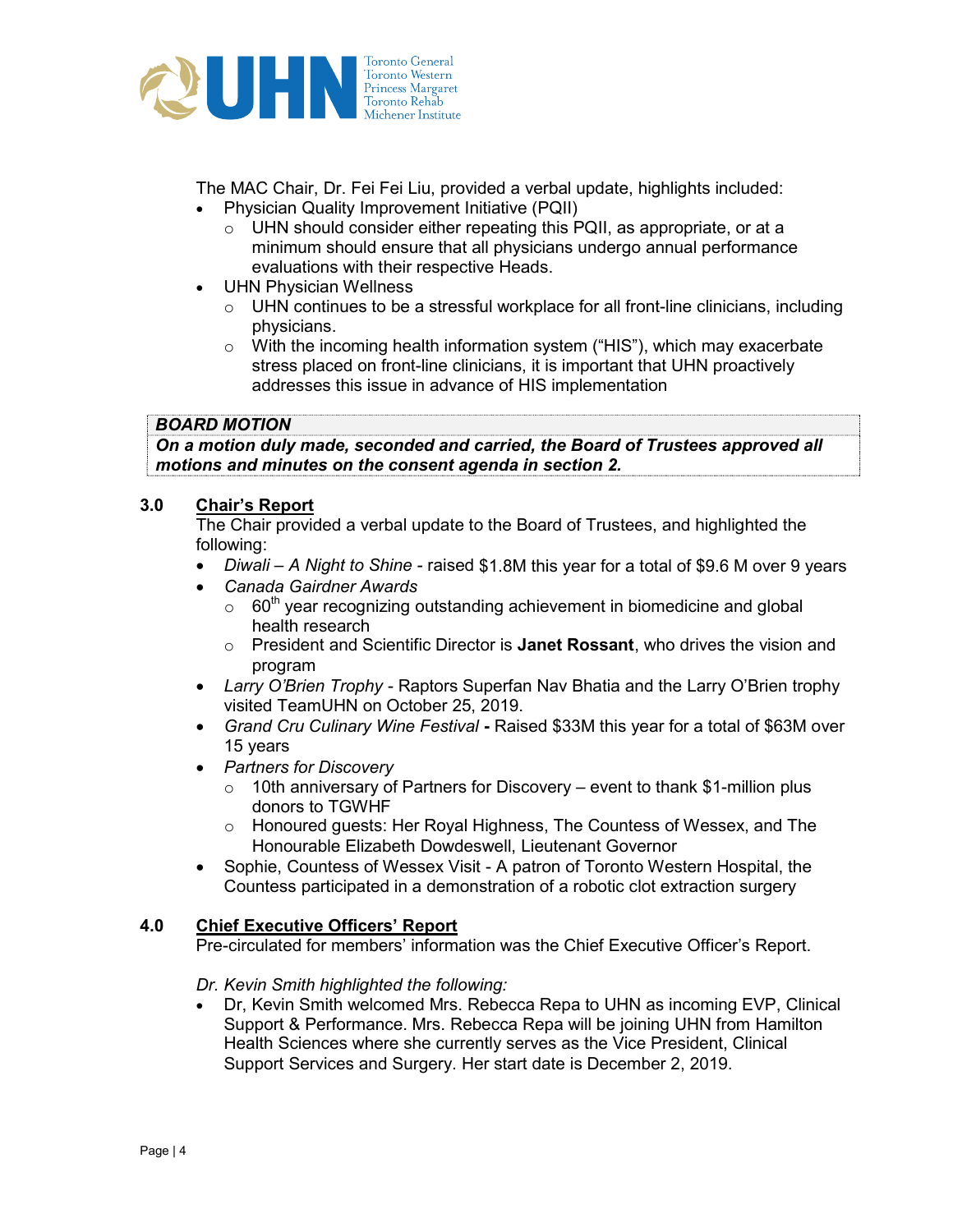

- Dr. Smith congratulated Dr. Trevor Young on the University of Toronto being named among the top 10 medical schools in the world (Times Higher Education subject World University rankings).
- UHN was named as Canada's top research hospital for the  $9<sup>th</sup>$  year in a row
- Flu planning UHN is experiencing higher than usual volumes and operating above budgeted capacity. UHN will not open new units without additional funds.
- Simulation Centre at Michener  $12<sup>th</sup>$  floor of the St. Patrick Campus is undergoing a \$20 M transformation and the project is on track and on budget with an estimated completion by December 20, 2019. Phase one is targeted to open April 2020.
- Dr. Smith noted that the Hospital's deficit is currently \$14.5 M, compared to 2018/19 Q2 deficit of \$2.8 M.
- Health Information System ("HIS")- UHN is extending the time frame for the final contract signing due to an enhanced Due Diligence process and focus on predictable spend. The initial target date for execution by the end of December 2019 will move to early 2020.
- Integrated Care Program Thoracic surgery pathway 199 patients enrolled since the Board's last update in September 2019). Additional surgical pathways are on track with a targeted launch date for Q1 2020.
- 4.1 Balanced Scorecard 2019/20 Q1 Report Pre-circulated for members' information was the Balanced Scorecard – 2019/20 Q2 Report. The Q2 scorecard results overall 6 gains, 6 stalls and 6 losses.

## 5.0 Quality & Safety Committee Report

5.1 Approval of Minutes & Embedded Motions No minutes to approve.

> Dr. Ross Baker, Chair of the Quality and Safety Committee of the Board, provided an update on the work of the Safety & Quality Committee during its meeting on October 28, 2019.

Dr. Ross Baker highlighted the following:

- There is ongoing review of key organizational quality and safety risks including Care Transitions, Medication Reconciliation and Flu Planning
- Taking an integrated approach to quality and safety issues will leverage limited resources as well as provide a consistent method to measure and report on progress
- UHN has developed a robust process to support medical assistance in dying ("MAID") in a short period of time and is in a good position to proactively plan for the evolution of this service

### 6.0 Finance Committee Chair Updates/Chief Financial Officer Report

Pre-circulated for members' information was the Chief Financial Officer's Report.

Ms. Barbara Stymiest, Chair of the Finance and Audit Committee, highlighted the following: